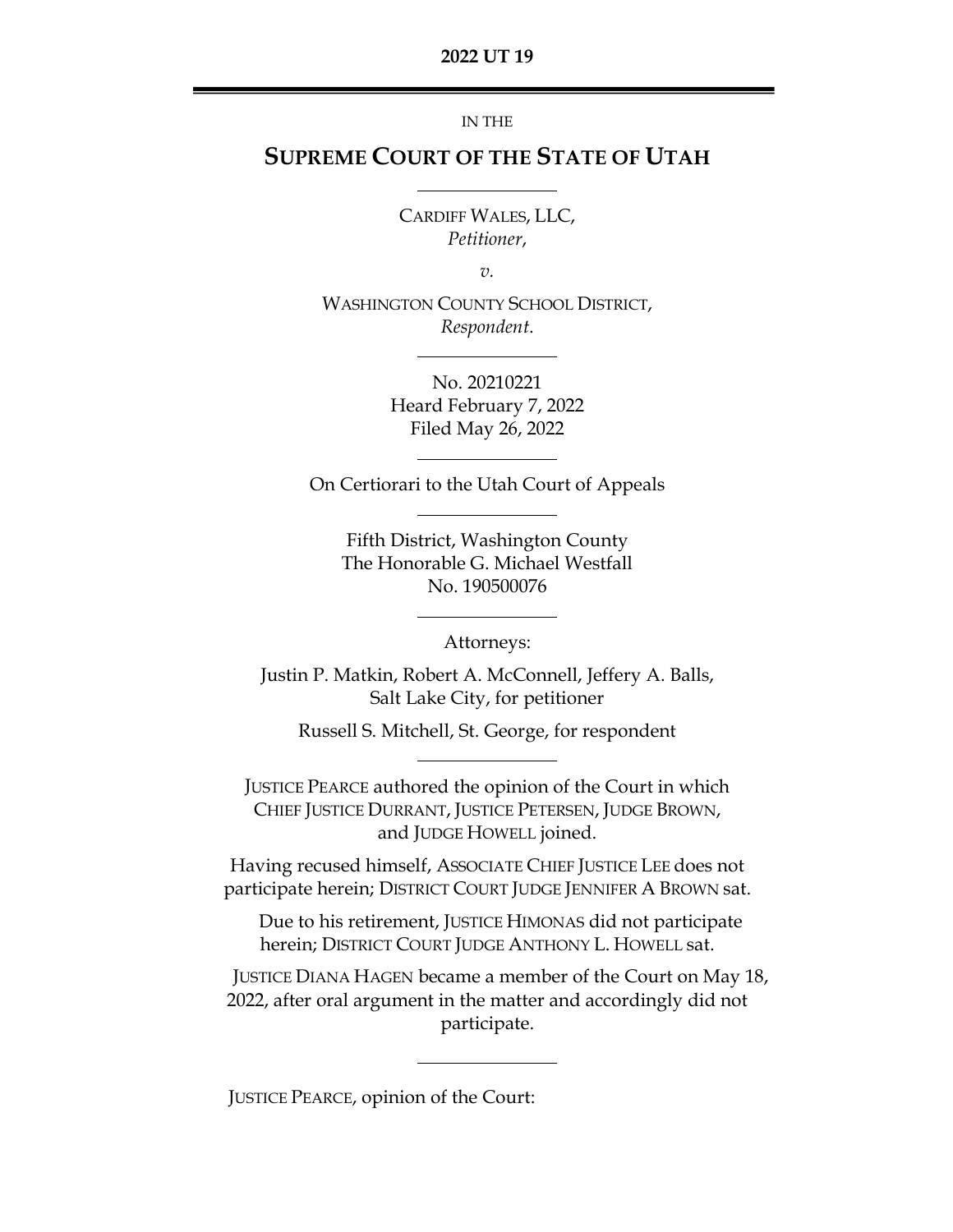# **INTRODUCTION**

¶1 Cardiff Wales, LLC claims that it sold a parcel of land to Washington County School District to avoid an eminent domain lawsuit the School District had threatened to pursue if Cardiff Wales did not agree to the sale. Several years after the sale, the School District decided it did not need the land and sold it to a third party. Cardiff Wales, who did not learn of the resale until after the sale had closed, protested and claimed that the School District had failed to offer it the right of first refusal to repurchase its former property. Utah law requires a government entity to offer property acquired through condemnation or a threat of condemnation to the original owner before disposing of it.

¶2 Cardiff Wales filed suit against the School District arguing that the School District acquired its property under a "threat of condemnation." Utah law provides that a threat of condemnation occurs when "an official body of the state or a subdivision of the state, having the power of eminent domain, has specifically authorized the use of eminent domain to acquire the real property." UTAH CODE § 78-34-20(1)(b) (2007), *replaced by* UTAH CODE § 78B-6-  $521(1)(a)(ii)$  (2022). The district court concluded that Cardiff Wales never experienced a threat of condemnation and dismissed the suit for failure to state a claim. Cardiff Wales appealed.

¶3 The court of appeals affirmed, concluding that a government entity does not "specifically authorize" the use of eminent domain until it approves an eminent domain lawsuit in an open meeting. *Cardiff Wales LLC v. Wash. Cnty. Sch. Dist.*, 2021 UT App 21, ¶¶ 12–13, 438 P.3d 1262. We agree with the court of appeals that property is not taken under a threat of eminent domain until a government entity specifically authorizes the taking. But the statute does not support the court of appeals' narrow interpretation of what it means to be specifically authorized. We reverse and remand.

#### **BACKGROUND**

¶4 Cardiff Wales owned a piece of property in Washington City (City) that it wanted to develop.<sup>[1](#page-1-0)</sup> Cardiff Wales began working with

<span id="page-1-0"></span><sup>1</sup> This appeal comes to us from a motion to dismiss. "A Rule 12(b)(6) motion to dismiss admits the facts alleged in the complaint but challenges the plaintiff's right to relief based on those facts." *Oakwood Vill. LLC v. Albertsons, Inc.*, 2004 UT 101, ¶ 8, 104 P.3d 1226 (continued . . .)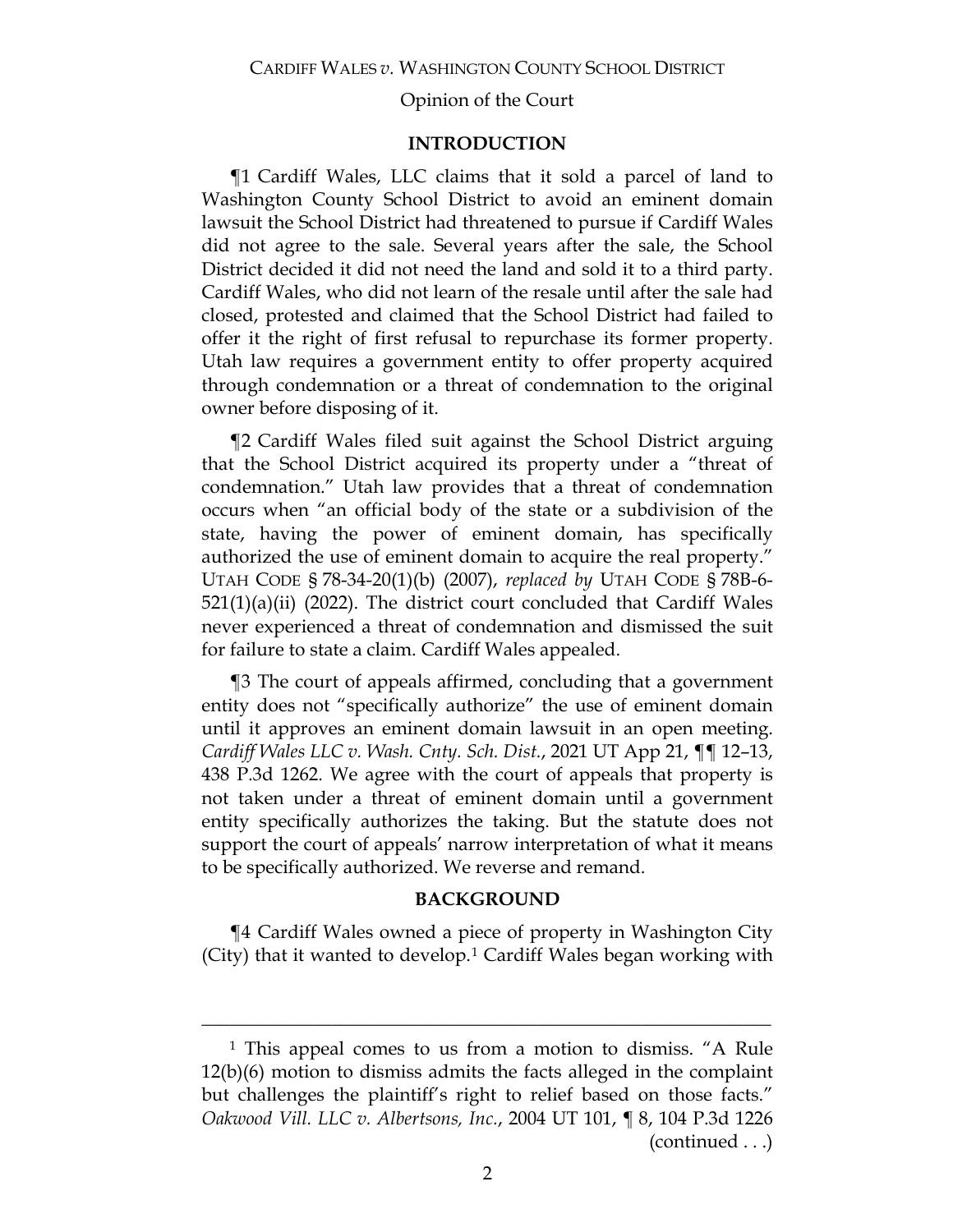### Opinion of the Court

the City to obtain the permits it needed to get its development underway. During this process, the City informed Cardiff Wales that the School District might be interested in constructing a new high school on the property. Cardiff Wales reached out to the School District, which confirmed its desire to purchase the land or take it through condemnation if necessary.

¶5 Cardiff Wales elected to negotiate with the School District. But throughout the negotiation process, the School District reminded Cardiff Wales that if voluntary negotiation was not successful, a condemnation action was "imminent." Cardiff Wales ultimately agreed to sell the property to the School District to avoid losing the parcel through eminent domain.

¶6 As part of the transaction's closing, the School District sent Cardiff Wales a letter. It stated:

This letter is to serve as written confirmation that earlier this year the Washington County School District informed you that it wished to acquire property from Cardiff Wales, LLC, for the construction of two schools. The District informed you, in accordance with Utah State law, that if agreeable terms could not be reached with Cardiff Wales, LLC for the purchase of the property, the District would be forced to use eminent domain powers to acquire the property. However, over the course of the past several months the parties were able to reach a mutual agreement for the sale of approximately 24.28 acres of property from Cardiff Wales to the District, which transaction closed on the date hereof. We appreciate your cooperation in working with the District to conclude this transaction and avoid the eminent domain process.

¶7 The School District never built a school on the property. Instead, approximately a decade after the School District acquired the property, it sold it to a third party.

¶8 After Cardiff Wales learned that the School District had sold the parcel, the company filed a complaint alleging that the School District had violated its statutory obligation by not first offering to sell the property back to Cardiff Wales. Cardiff Wales directed the

 $\overline{a}$ 

<sup>(</sup>citation omitted). We recite the facts Cardiff Wales presented to the district court but note that these facts have not been proven.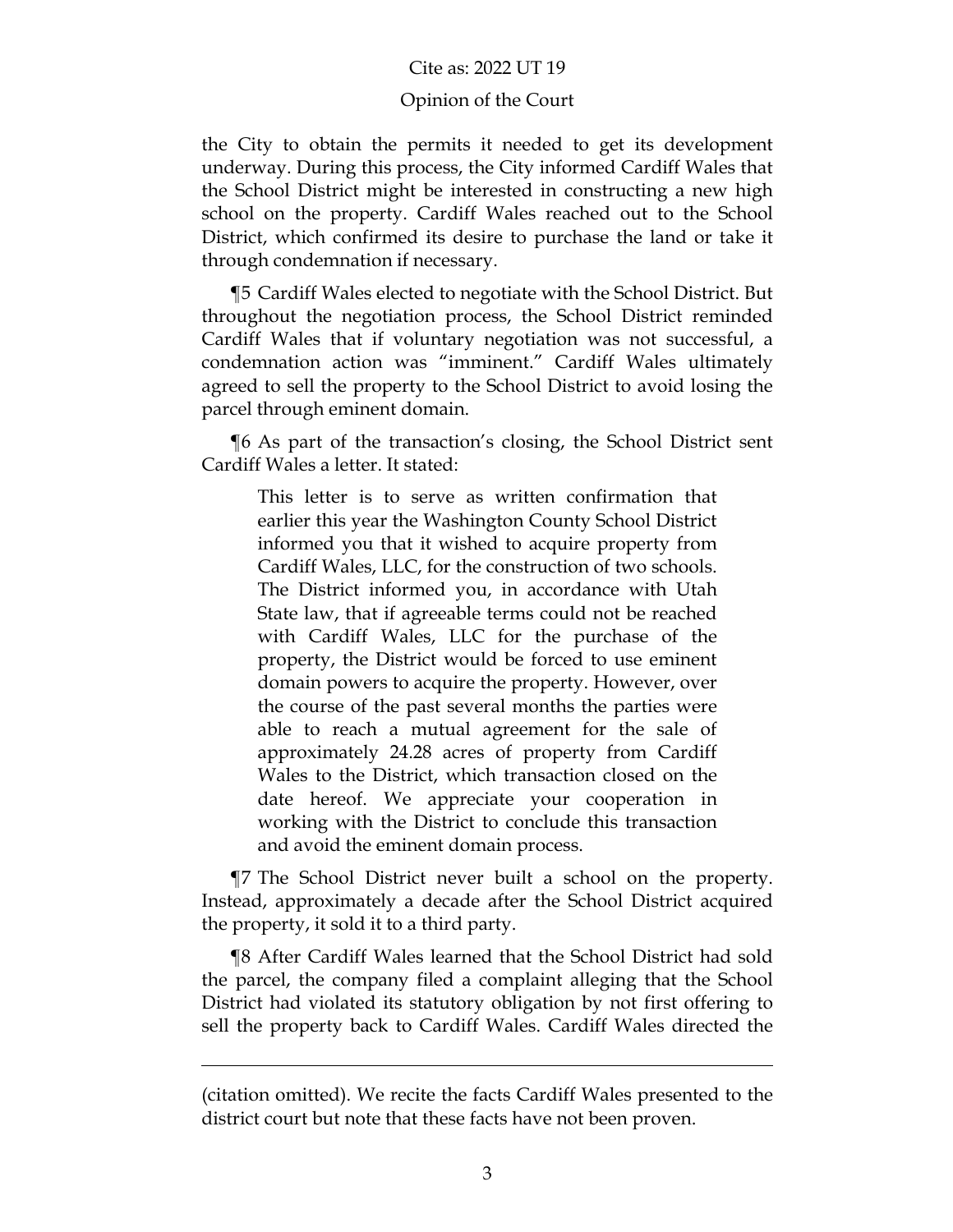court to the section of the Utah Code that requires a subdivision of the state to grant a right of first refusal to the property's seller if that property was acquired under threat of eminent domain. UTAH CODE § 78-34-20(2) (2007), *replaced by* UTAH CODE § 78B-6-521(1)(a)(ii) (2022).[2](#page-3-0) The School District insisted that it had not acquired the property by threatening eminent domain and moved to dismiss the complaint.

¶9 The district court granted the School District's motion to dismiss. The court opined that Cardiff Wales's right to repurchase "hinge[d] . . . largely on the meaning of 'threat of condemnation' under the 2007 version of Utah Code § 78-34-20." And, according to the district court, because there was "no allegation before the court that the School [District] 'specifically authorized the use of eminent domain' to acquire the real property" under Utah Code section 78- 34-20(1)(b) (2007), the sale could not have occurred under the threat of condemnation.

¶10 The court further explained that Cardiff Wales had failed to allege that the School District had held "a public meeting with the attendant required public notices, [and] statutory notices to [Cardiff Wales] ... and there [was] no claim of any vote to specifically approve the filing of an eminent domain action in court." The court concluded that because there had been "no allegation of specific or formal authorization for the use of eminent domain, the right of first refusal claimed by [Cardiff Wales] ha[d] not been triggered." Cardiff Wales appealed.

¶11 The court of appeals read the statute similarly to the district court. It held that a "threat of condemnation" arose only when a government entity has "specifically authorized the use of eminent domain to acquire real property." *Cardiff Wales LLC v. Wash. Cnty. Sch. Dist.*, 2021 UT App 21, ¶ 11, 483 P.3d 1262 (emphasis omitted). The court then concluded that Cardiff Wales "fail[ed] to give due meaning to the requirement that the use of eminent domain be 'specifically authorized.'" *Id.* ¶ 12 (quoting UTAH CODE § 78-34- 20(1)). The court of appeals opined that the 2007 version of the

<span id="page-3-0"></span><sup>2</sup> When these events occurred, Utah Code section 78-34-20 governed the threat of condemnation and right of refusal. Utah Code section 78-34-20 has since been renumbered as section 78B-6-521. *See* H.R. 78, 57th Leg., Gen. Sess. (Utah 2008). The amendments make no change relevant to our analysis, and we cite the version in effect at the time of the events at issue in the matter.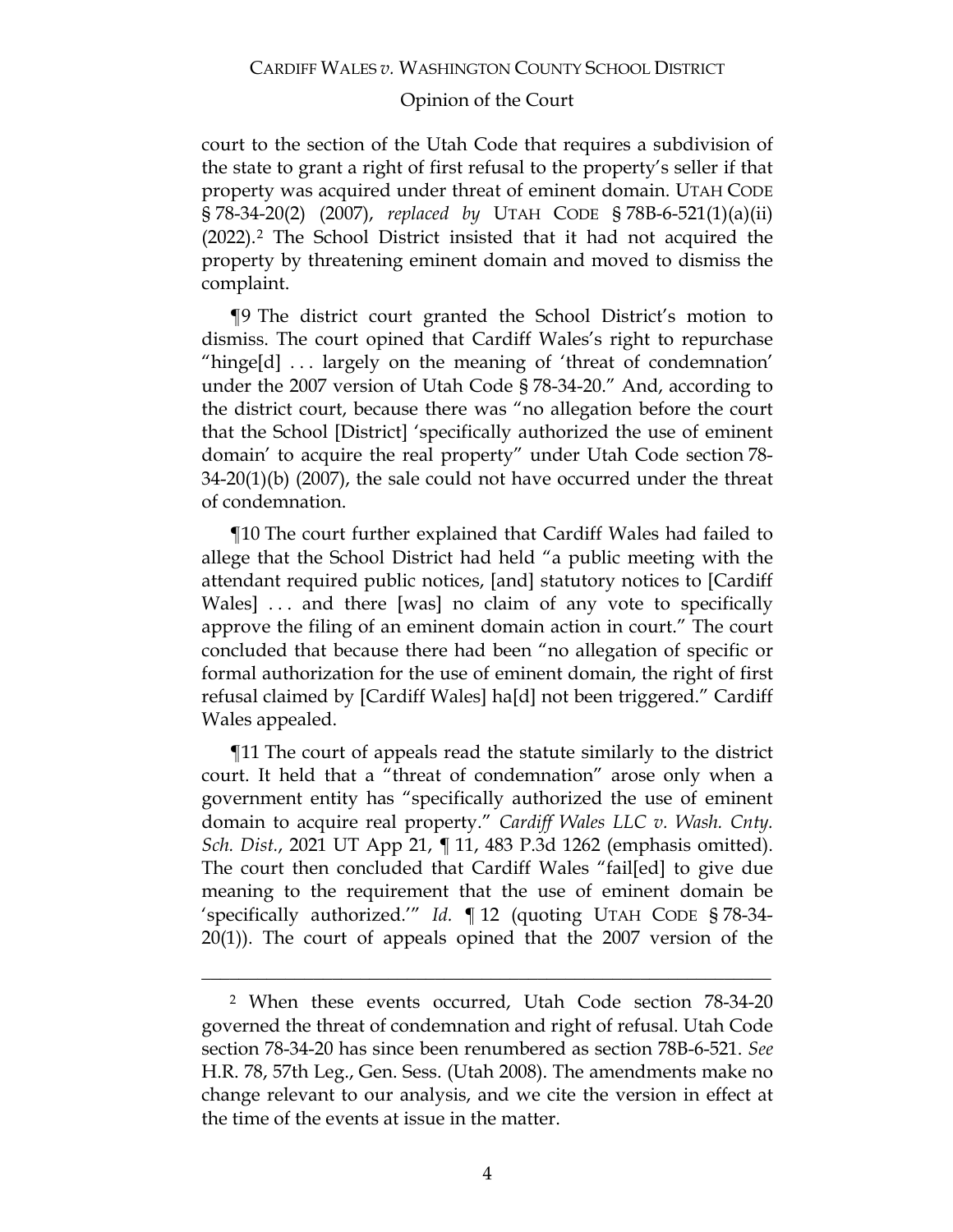#### Opinion of the Court

statute "governed the process to specifically authorize eminent domain's use." *Id.*

¶12 The court next defined "specifically authorized" by drawing from a separate section of the code which provides "that '[p]roperty may not be taken by a political subdivision of the state unless the governing body of the political subdivision approves the taking'" and spells out the steps it must take for the use to be approved. *Id.* (quoting UTAH CODE § 78-34-4(2)(b)) (alteration in original). One of those steps requires the entity's governing body to vote to approve the filing of an eminent domain complaint. *Id.*

¶13 The court of appeals concluded that "to survive the motion to dismiss under the theory that [the School District] acquired the Property by threat of condemnation, Cardiff [Wales] must allege that [the School District] voted and approved the use of its eminent domain power to acquire the Property." *Id.* ¶ 13. Accordingly, the court of appeals held that the district court correctly dismissed the complaint for failure to state a claim upon which relief could be granted because Cardiff Wales never alleged that the School District took a final vote to approve filing an eminent domain action. *Id.*

¶14 Cardiff Wales petitioned for a writ of certiorari.

# **STANDARD OF REVIEW**

¶15 The court of appeals affirmed the district court's grant of a motion to dismiss for failure to state a claim. We review the court of appeals' decision for correctness, granting no deference to the decision of the lower court. *Amundsen v. Univ. of Utah*, 2019 UT 49, ¶ 20, 448 P.3d 1224 (citation omitted). "'In so doing, we accept the plaintiff's description of the facts alleged in the complaint to be true' and view all reasonable inferences from those facts in the light most favorable to the plaintiff." *Id.* (citation omitted).

¶16 Cardiff Wales asks us to consider whether the court of appeals erred in its construction and application of Utah Code section 78-34-20 when it concluded that the company did not face a threat of condemnation because it did not allege that the School District had taken a final vote to approve a condemnation action. This question requires us to interpret and apply the relevant statutes. "We review questions of statutory interpretation for correctness, affording no deference to the [lower] court's legal conclusions." *State v. Gallegos*, 2007 UT 81, ¶ 8, 171 P.3d 426.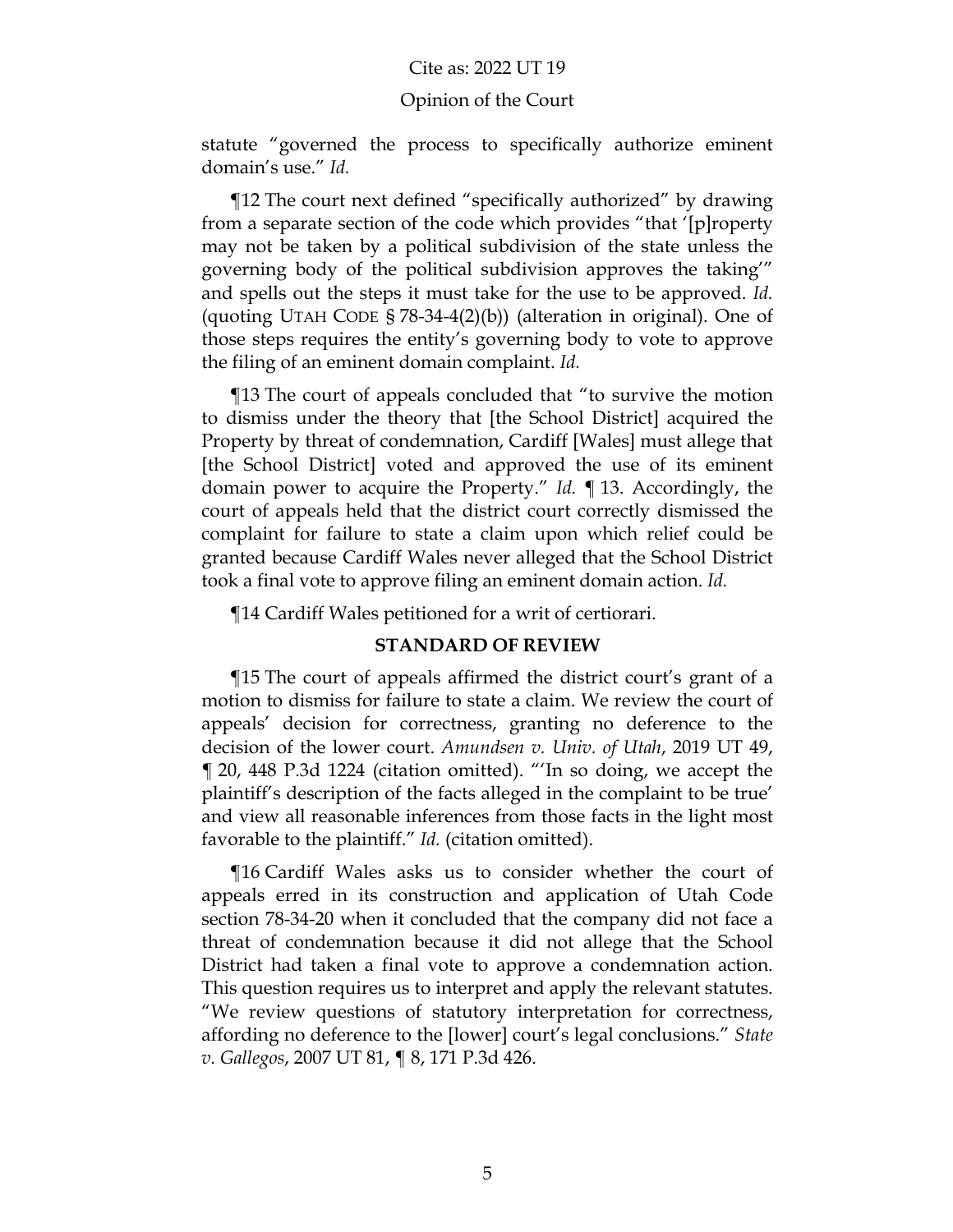### **ANALYSIS**

# I. THE COURT OF APPEALS ERRED IN ITS INTERPRETATION OF THE STATUTORY PHRASE "SPECIFICALLY AUTHORIZED"

¶17 The court of appeals held that under Utah Code section 78- 34-20, a government entity must have "specifically authorized" the use of eminent domain before a "threat of condemnation" can exist. *Cardiff Wales LLC v. Wash. Cnty. Sch. Dist.*, 2021 UT App 21, ¶ 12, 483 P.3d 1262. The court then opined that the government entity specifically authorizes the use of eminent domain when it follows the requirements in Utah Code section 78-34-4 to approve the filing of a condemnation action. *Id.*

¶18 Cardiff Wales asserts that the court of appeals erred in two ways. It first contends that the court of appeals misread Utah Code section 78-34-20 when it defined a "threat of condemnation" as arising only when a government entity has "specifically authorized" the use of eminent domain. Cardiff Wales next argues that even if specific authorization is required, the court of appeals erred when it concluded that specific authorization could only occur by fulfilling all the statutory prerequisites for filing an eminent domain lawsuit.

¶19 Cardiff Wales asserts that the court of appeals misconstrued Utah Code section 78-34-20 when it defined a "threat of condemnation" as occurring only when a government entity with the power of eminent domain "has specifically authorized the use of eminent domain to acquire [] real property." UTAH CODE § 78-34- 20(1)(b) (2007), *replaced by* UTAH CODE § 78B-6-521(1)(a)(ii) (2022).

¶20 Utah Code section 78-34-20 states:

(1) As used in this section, "condemnation or threat of condemnation" means:

(a) acquisition through an eminent domain proceeding; or

(b) an official body of the state or a subdivision of the state, having the power of eminent domain, has specifically authorized the use of eminent domain to acquire the real property.

(2) If the state or one of its subdivisions, at its sole discretion, declares real property that is acquired through condemnation or threat of condemnation to be surplus real property, it may not sell the real property on the open market unless: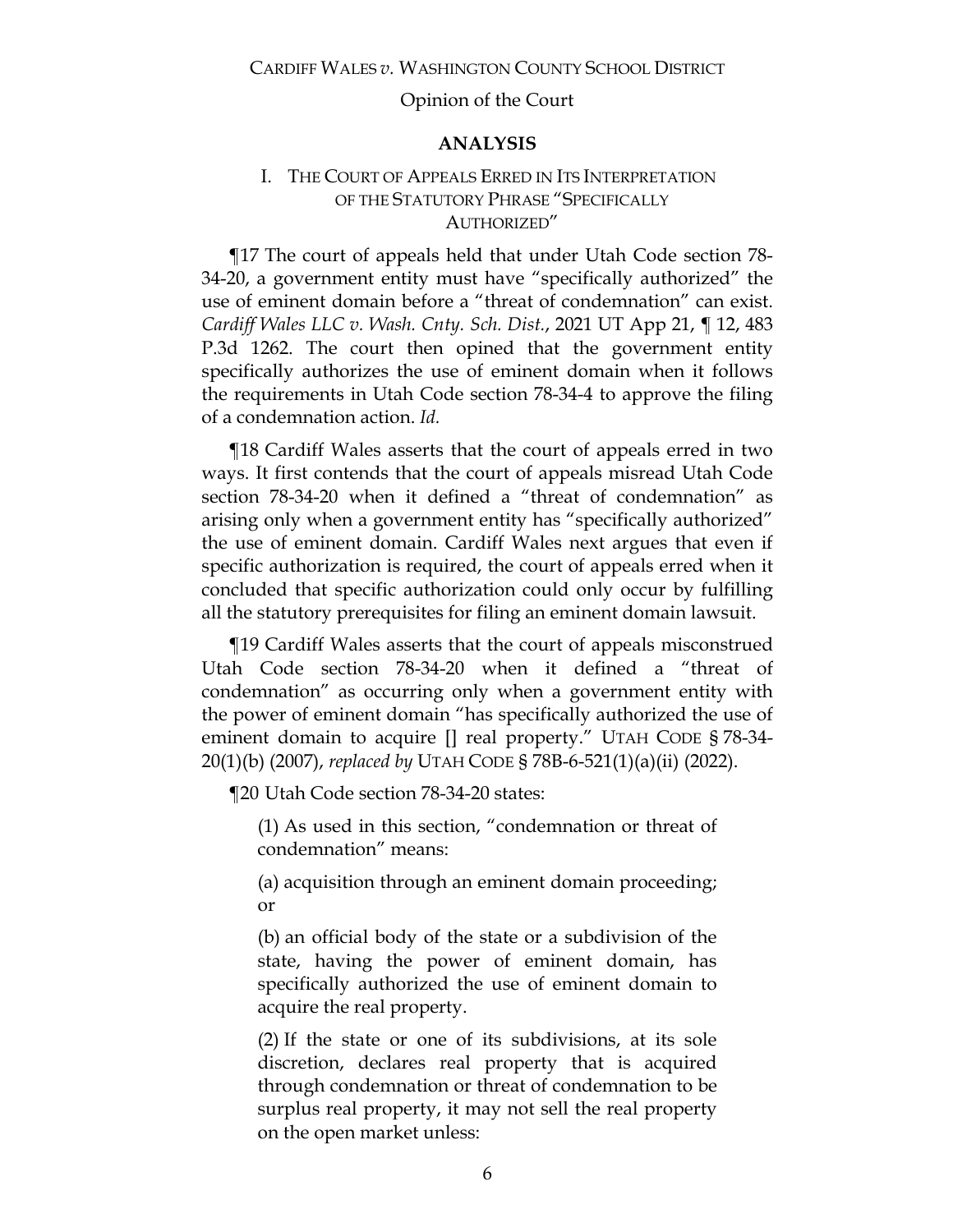# Opinion of the Court

(a) the real property has been offered for sale to the original grantor, at the highest offer made to the state or one of its subdivisions with first right of refusal being given to the original grantor . . . .

¶21 The court of appeals interpreted the statute to have "two distinct parts." *Cardiff Wales LLC*, 2021 UT App 21, ¶ 11. The first part defined "acquisition by 'condemnation,'" and the second defined "acquisition by 'threat of condemnation.'" *Id.* (quoting UTAH CODE § 78-34-20(1) (2007)). Thus, it concluded that under the plain language of the statute, "property is acquired under 'threat of condemnation' when 'an official body of the state or a subdivision of the state, having the power of eminent domain, *has specifically authorized the use of eminent domain* to acquire the real property.'" *Id.* (quoting UTAH CODE § 78-34-20(1)).

¶22 Cardiff Wales argues that the court of appeals' reading of the statute eliminates the utility of the word "threat" within the phrase "threat of condemnation." It explains that "[t]he best reading of the statute—one that would preserve the independent meaning of the word 'threat'—would understand 'condemnation'" to mean either "(a) 'acquisition through an eminent domain proceeding' or (b) 'authoriz[ing] the use of eminent domain to acquire the property.'" Whereas "threat of condemnation" means either "(a) the *threat* of 'acquisition through an eminent domain proceeding' or (b) the *threat* of 'authoriz[ing] the use of eminent domain to acquire the property.'" (Quoting UTAH CODE § 78-34-20(1).)

¶23 When we approach a statute, "our primary goal is to evince the true intent and purpose of the Legislature." *State v. Martinez*, 2002 UT 80, ¶ 8, 52 P.3d 1276 (citation omitted) (internal quotation marks omitted). "In doing so, [w]e presume that the legislature used each word advisedly and read each term according to its ordinary and accepted meaning. Additionally, [w]e read the plain language of the statute as a whole [] and interpret its provisions in harmony with other statutes in the same chapter." *Harold Selman, Inc. v. Box Elder Cnty.*, 2011 UT 18, ¶ 18, 251 P.3d 804 (alterations in original) (citations omitted) (internal quotation marks omitted). "We will resort to other methods of statutory interpretation only if we find the [plain] language of the statutes to be ambiguous." *State v. Vigil*, 842 P.2d 843, 845 (Utah 1992), *abrogated on other grounds by State v. Casey*, 2003 UT 55, 82 P.3d 1106. "[W]hen the construction of a section involves technical words and phrases which are defined by statute, the provision must be construed according to such peculiar and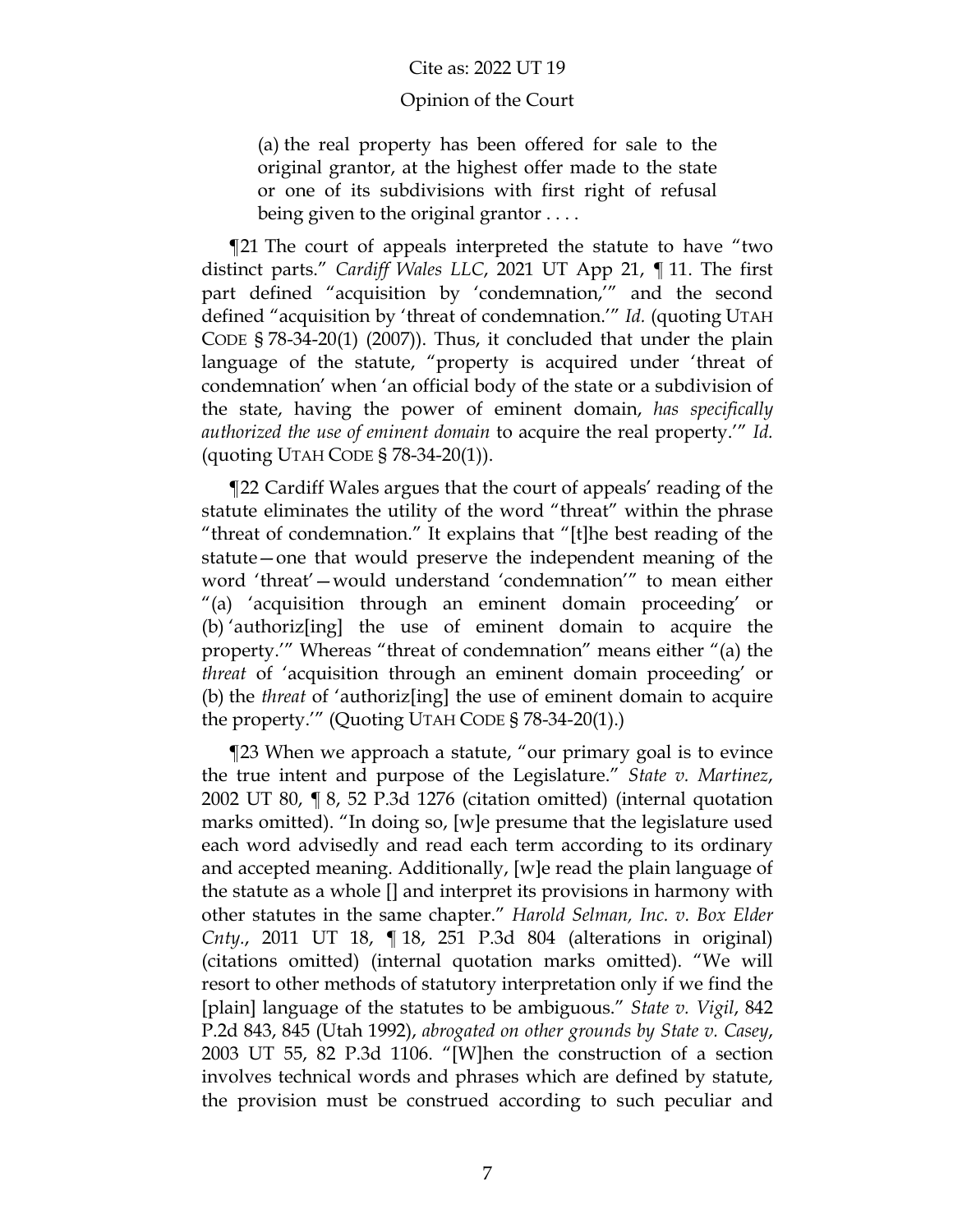appropriate meaning or definition." *Cannon v. McDonald*, 615 P.2d 1268, 1270 (Utah 1980).

¶24 We agree with the court of appeals' assessment of the structure of subsection (1). *See Cardiff Wales LLC*, 2021 UT App 21, ¶ 11. The subsection's first sentence indicates that it aims to provide definitions for two terms—"condemnation" and "threat of condemnation." UTAH CODE § 78-34-20(1). The Legislature marked "condemnation" and "threat of condemnation" as individual terms by separating them with the word "or." After providing the two terms, the subsection gives two discrete definitions in (1)(a) and (1)(b). Though there are clearer ways to define two terms, reading the statute as a whole suggests that the Legislature intended to give these two separate terms two separate definitions. Thus, subsection  $(1)(a)$  defines "condemnation" and subsection  $(1)(b)$  defines "threat of condemnation." Because the plain language of the statute supports this conclusion, we conclude, just as the court of appeals concluded, that property is acquired under "threat of condemnation" when "an official body of the state or a subdivision of the state, having the power of eminent domain, has specifically authorized the use of eminent domain to acquire the real property." *Id.* § 78-34-20(1)(b); *see also Cardiff Wales LLC*, 2021 UT App 21, ¶ 11.

¶25 Cardiff Wales also argues that the court of appeals improperly applied the statute when it used the requirements to approve the filing of an eminent domain action listed in Utah Code sections 78-34-4, -4.5 to give meaning to the phrase "specifically authorized" in section 78-34-20.[3](#page-7-0)

¶26 Utah Code sections 78-34-4, -4.5 detail the procedure that a government entity must follow before it can file an eminent domain lawsuit. Utah Code section 78-34-4(2)(b) indicates that "[p]roperty may not be taken by a political subdivision of the state unless the governing body of the political subdivision *approves* the taking." (Emphasis added.) Sections 4 and 4.5 then list several things the

<span id="page-7-0"></span><sup>3</sup> Cardiff Wales also argues that the phrase "specifically authorized" within the statute is ambiguous and, pointing to our decision in *Marion Energy*, claims all ambiguities must be construed in its favor. *See Marion Energy, Inc. v. KFJ Ranch P'ship*, 2011 UT 50, 267 P.3d 863. Because the statute is unambiguous, we need not comment on Cardiff Wales's reading of *Marion Energy.*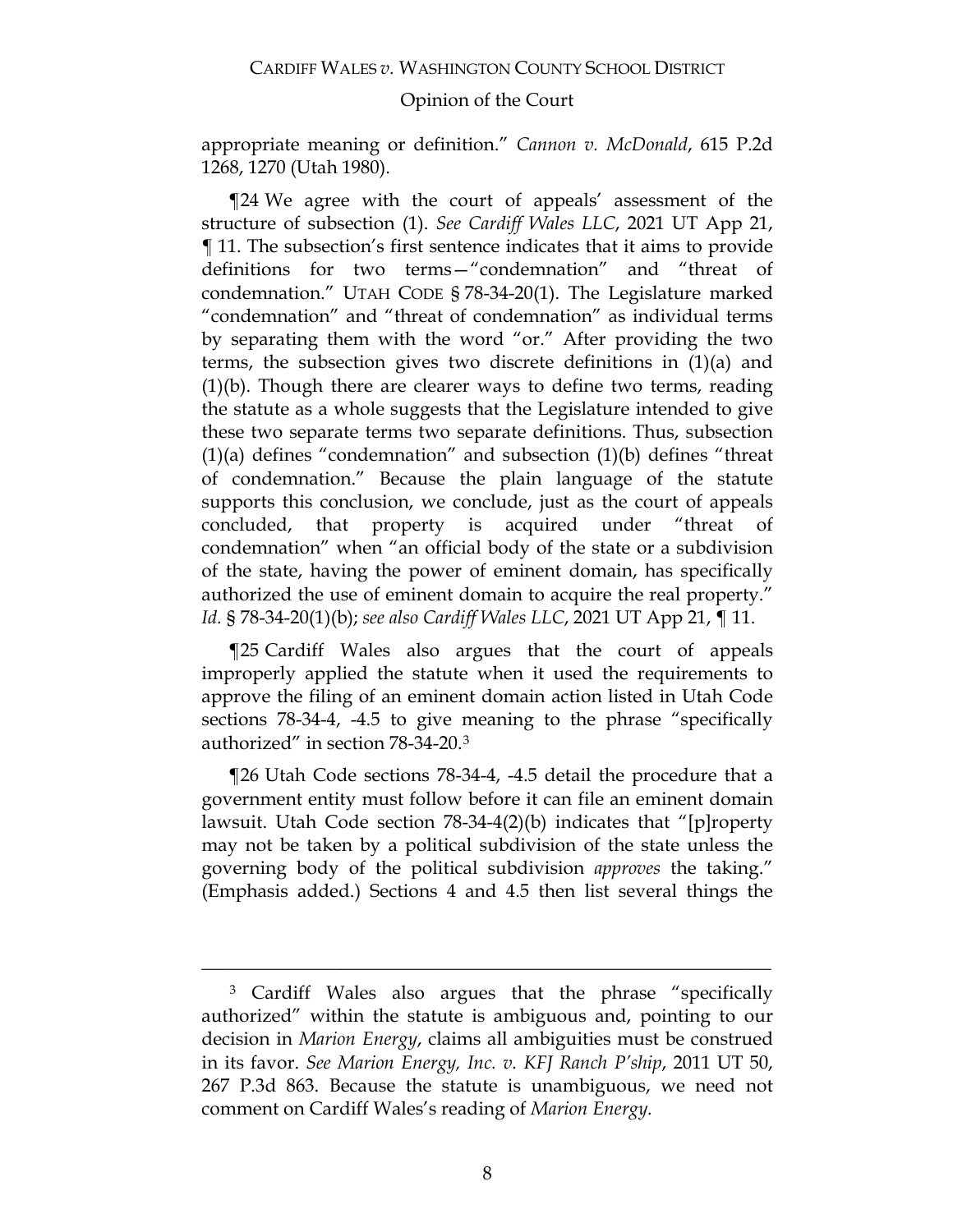### Opinion of the Court

government entity must do to before it can "approve" the condemnation action.[4](#page-8-0) *See* UTAH CODE §§ 78-34-4(c), -4.5.

¶27 These requirements include: (1) making a "reasonable effort to negotiate with the property owner for the purchase of the property," *id.* § 78-34-4.5(1); (2) informing the property owner of her rights to mediation and arbitration under Utah Code section 78-34- 21, as well as the name and current telephone number of the property rights ombudsman, *id.* § 78-34-4.5(2)(a); (3) providing the property owner with a "written statement explaining that oral representations or promises made during the negotiation process are not binding upon the person seeking to acquire the property by eminent domain," *id.* § 78-34-4.5(2)(b); (4) giving "written notice to each owner of property to be taken of each public meeting of the political subdivision's governing body at which a vote on the proposed taking is expected to occur," *id.* § 78-34-4(2)(c); and (5) taking a final vote, *id*. A government entity cannot grant final approval to file a condemnation action until all five of these prerequisites have been met.

<sup>4</sup> Utah Code section 78-34-4(2) states:

(b) Property may not be taken by a [county, city, or town] unless the legislative body of [that] political subdivision approves the taking.

<span id="page-8-0"></span>\_\_\_\_\_\_\_\_\_\_\_\_\_\_\_\_\_\_\_\_\_\_\_\_\_\_\_\_\_\_\_\_\_\_\_\_\_\_\_\_\_\_\_\_\_\_\_\_\_\_\_\_\_\_\_\_\_\_\_\_\_

(c) Before taking a final vote to approve the filing of an eminent domain action, the governing body of each political subdivision intending to take property shall provide written notice to each owner of property to be taken of each public meeting of the political subdivision's governing body at which a vote on the proposed taking is expected to occur and allow the property owner the opportunity to be heard on the proposed taking.

(d) The requirement under Subsection (2)(c) to provide notice to a property owner is satisfied by the governing body mailing the written notice to the property owner:

(i) at the owner's address as shown on the records of the county assessor's office; and

(ii) at least ten business days before the public meeting.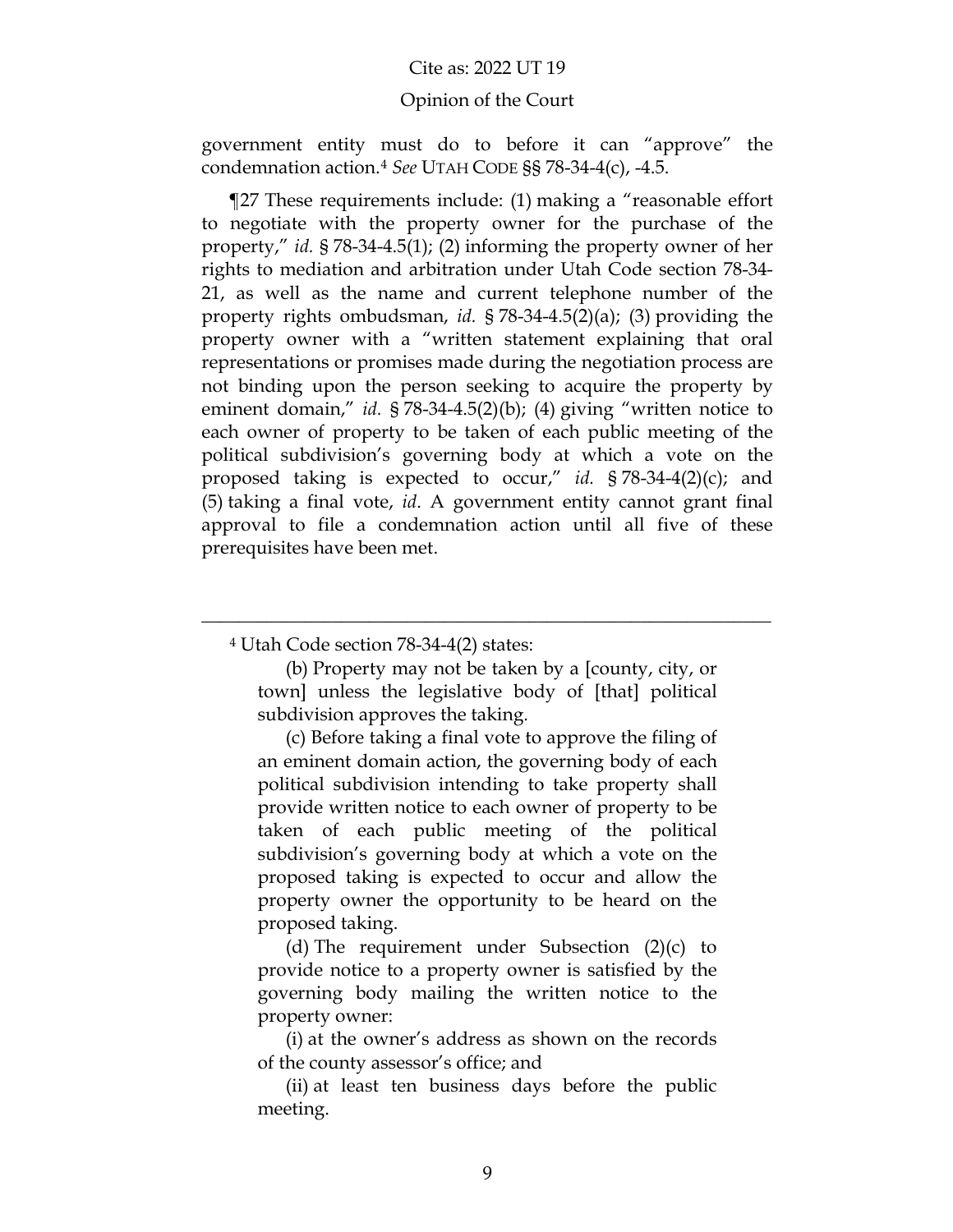¶28 The court of appeals held that "Utah Code section 78-34-4 governed the process to specifically authorize eminent domain's use." *Cardiff Wales LLC*, 2021 UT App 21, ¶ 12 (footnote omitted). According to the court of appeals, property cannot be taken until "specific authorization or approval" is given "by final vote of the governing body, before which the body had to 'provide written notice to each owner of property to be taken of each public meeting . . . at which a vote on the proposed taking is expected to occur.'*" Id.*  (alteration in original) (quoting UTAH CODE § 78-34-4(2)(c))*.* "Accordingly," the court held "it is only after a final vote, and the use of eminent domain powers thereby approved, that eminent domain's use has been 'specifically authorized' as contemplated by section 78-34-20." *Id.* Employing this reasoning, the court concluded that Cardiff Wales had failed to state a claim because the company never argued that the School District took a final vote to approve an eminent domain lawsuit. *Id.* ¶ 13. This was error.

¶29 We start by noting that the Legislature used the term "specifically authorized" in section 78-34-20 and "approve the filing of an eminent domain action" in section 78-34-4. Absent contrary textual clues, we presume that variations in statutory language are meaningful. "Different words used in . . . a similar[ ] statute are assigned different meanings whenever possible." *Bylsma v. R.C. Willey*, 2017 UT 85, ¶ 64 n.115, 416 P.3d 595 (alterations in original) (citing 2A SUTHERLAND STATUTES AND STATUTORY CONSTRUCTION § 46:6 (7th ed.)). Because we recognize that the Legislature used different words in Utah Code section 78-34-4 than it did in 78-34-20, we presume that the sections refer to different ideas. It would be inappropriate to import the requirements for approving the filing of a lawsuit—contained in section 78-34-4—into section 78-34-20's definition of the threat of condemnation absent some suggestion that the Legislature intended that result.

¶30 In other words, we presume that if the Legislature wanted to condition the right of first refusal on a government entity approving the filing of a lawsuit under 78-34-4, it would have cross-referenced that section, repeated those requirements in 78-34-20, or used the same terminology—approved—in both sections. Since the Legislature did none of those things, we start from the premise that the Legislature used different words for a reason, and we stick with that presumption unless a party can convince us that the Legislature intended the language to function differently.

¶31 Focusing on section 78-34-20's plain language, it appears that by requiring that the government entity "specifically authorize" the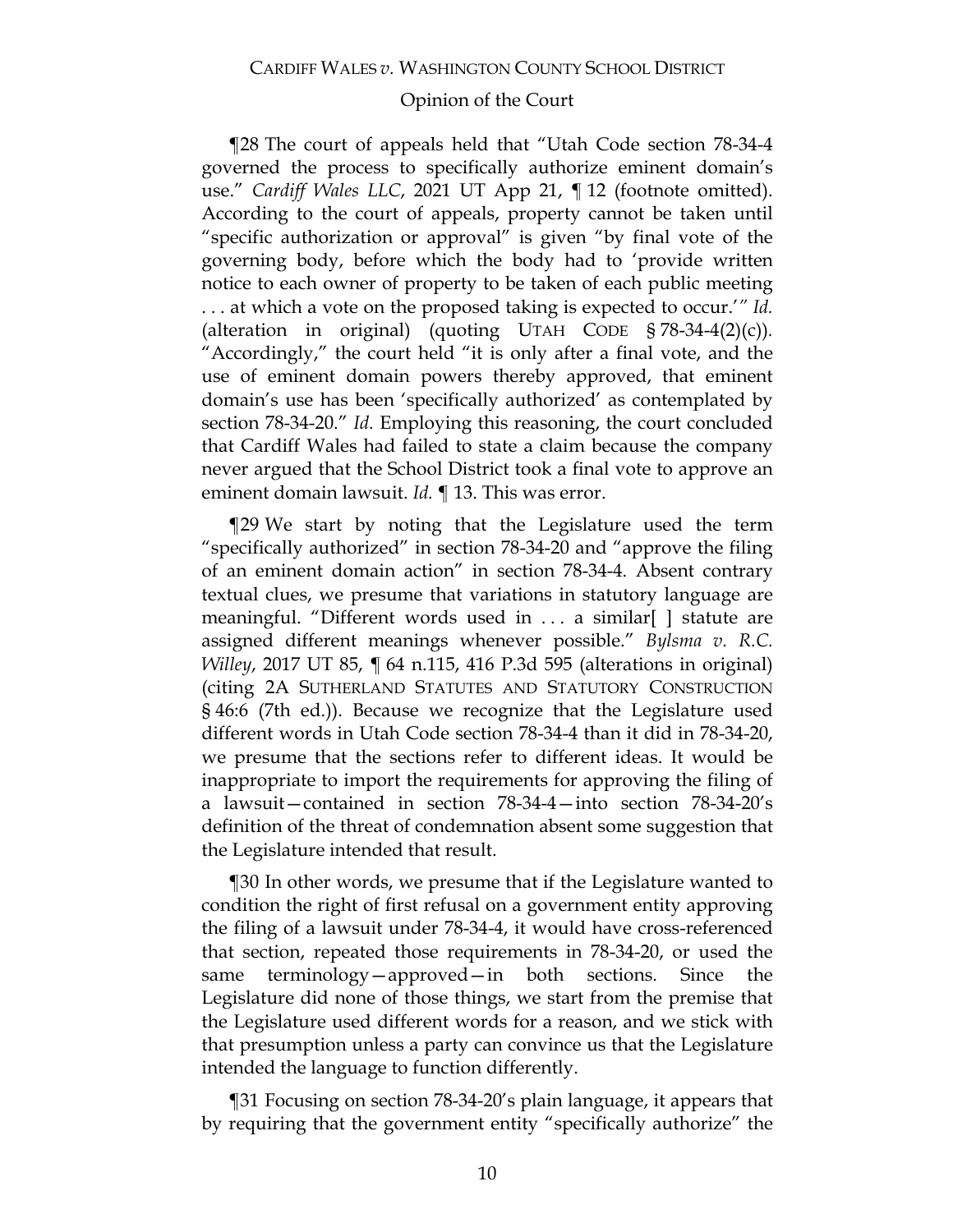#### Opinion of the Court

use of eminent domain, the Legislature is signaling that the government's general ability to condemn land is not enough to generate a threat of condemnation. A landowner cannot simply claim she sold her land to the government because of a general fear that the government might have taken it had she not sold. Instead, to meet her statutory burden, a landowner must plead and prove some government action that indicates the government has authorized the use of its eminent domain authority in a way that bespeaks a specific intent to condemn the landowner's property.

¶32 The statute's structure further exposes the infirmities in the court of appeals' interpretation. Before the government entity can approve the filing of an eminent domain lawsuit, it must "make a reasonable effort to negotiate with the property owner." *See* UTAH CODE § 78-34-4.5(1). The entity must also advise the landowner that she has a right to mediation and arbitration. *See id.* § 78-34-4.5(2). Under the court of appeals' reading, a government entity could send a notice to the landowner, negotiate with the landowner as a prelude to filing a lawsuit, and participate in arbitration and/or mediation with the landowner, but still not trigger the statutory right of first refusal because none of these actions would give rise to a threat of eminent domain. It seems highly unlikely that the Legislature intended the right of first refusal to come into play only if the landowner resisted any negotiated resolution during mediation and/or arbitration and waited to sell until after the government entity had taken a vote to approve the filing of a lawsuit. At the very least, there is no suggestion in the statute that this is the way the Legislature anticipated that the process would work.

¶33 The statute's evolution supports our reading of "specifically authorized." In 1983, Utah Code section 78-34-20(1) read, "condemnation, or [] threat of condemnation, . . . as used in this section, means acquisition of real property by a subdivision of the state having the right to exercise the power of eminent domain." That version of the statute provided that whenever a government entity with the general authority to use the eminent domain power obtained land, the previous owner was owed a statutory right of first refusal.

¶34 The Legislature modified this statutory right in the 1996 version so that the right of first refusal arose only in cases where the general threat of the government's eminent domain power had been converted into a particularized threat. That is, in 1996, the Legislature added the "specifically authorized" language.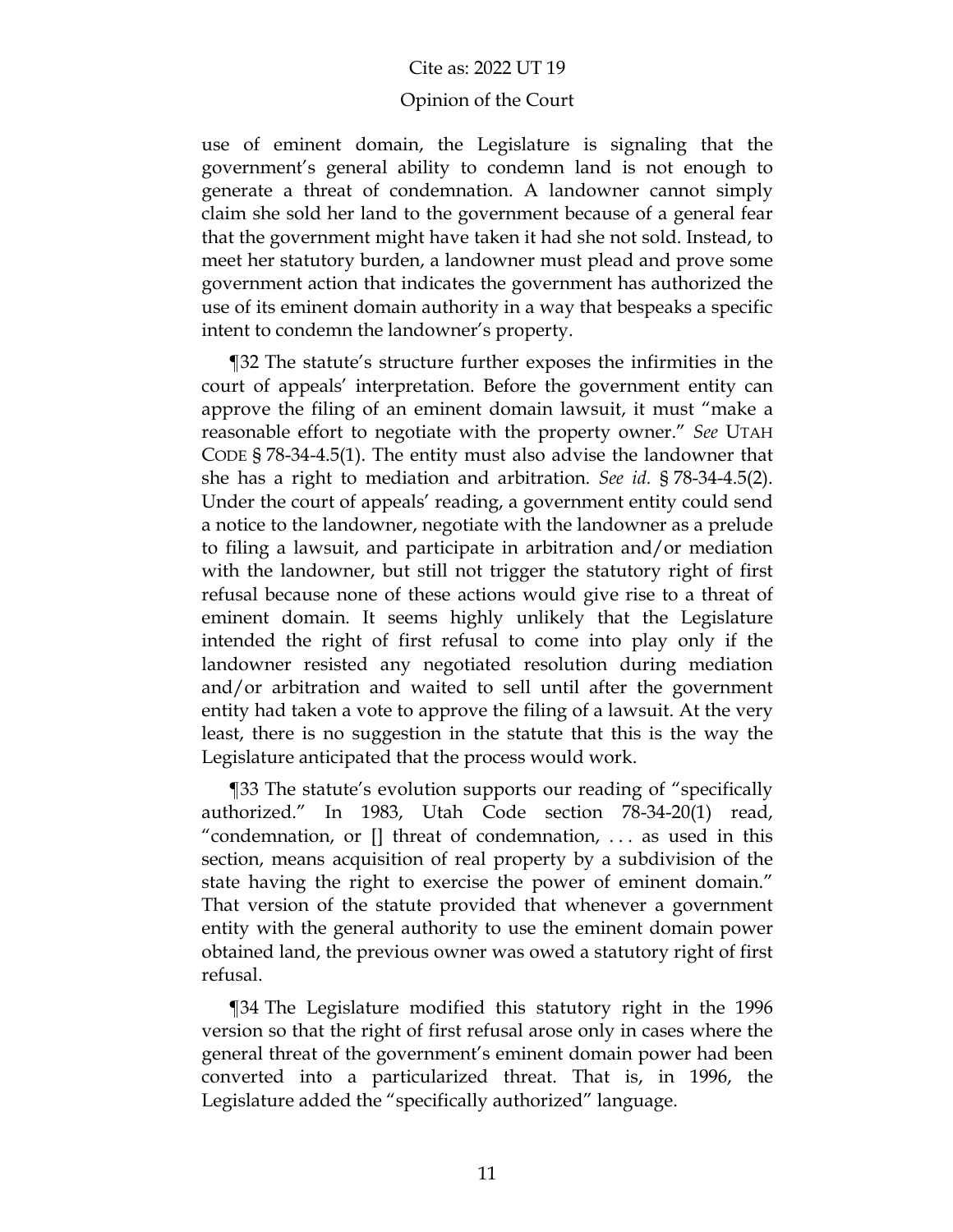¶35 In 2006, the Legislature amended Utah Code section 78-34-4.5 to require government entities to negotiate the purchase of a property before taking the land via eminent domain. *See id.* § 78-34- 4.5(1). And the amendment added a number of steps the entity must take before it can approve filing an eminent domain complaint. *See id.* §§ 78-34-4, -4.5.

¶36 This history demonstrates that the court of appeals used language that entered the Code in 2006 to define a term the Legislature enacted in a different section of the Code in 1996. Although the Legislature can undoubtedly amend a statute to clarify, refine, or even provide a definition of an already-existing term, there is nothing in the statute to suggest that was the Legislature's intent in this instance. Indeed, there is no reason to believe that the Legislature had the right of first refusal in mind when it added additional hoops for a government entity to jump through before it could use its eminent domain power.

¶37 Simply stated, the court of appeals erred when it concluded that a government entity must approve the filing of an eminent domain complaint before a threat of condemnation exists and triggers the landowner's right of first refusal. The statute requires only what section 78-34-20 says it requires, namely that "an official body of the state or a subdivision of the state . . . has specifically authorized the use of eminent domain to acquire the real property." Without further legislative guidance or definition about what form that authorization must take, a landowner must plead and prove that the entity to which she sold her property had, in some way, specifically authorized the use of eminent domain to take it.<sup>5</sup>

¶38 This means that to survive a motion to dismiss, Cardiff Wales needed to plead that the School District took some sort of action that transformed its general eminent domain power into a specific threat to take Cardiff Wales's parcel by eminent domain. Although Cardiff Wales did not use the words "specifically authorize" in its complaint, it did plead facts that, with the benefit of the inferences

<span id="page-11-0"></span><sup>5</sup> To be clear, the court of appeals was correct to assert that one way a landowner could meet this burden would be to plead and prove that the entity had approved filing an eminent domain lawsuit to take the property. The court of appeals erred, however, by concluding that this was the only way an entity could specifically authorize the use of eminent domain.